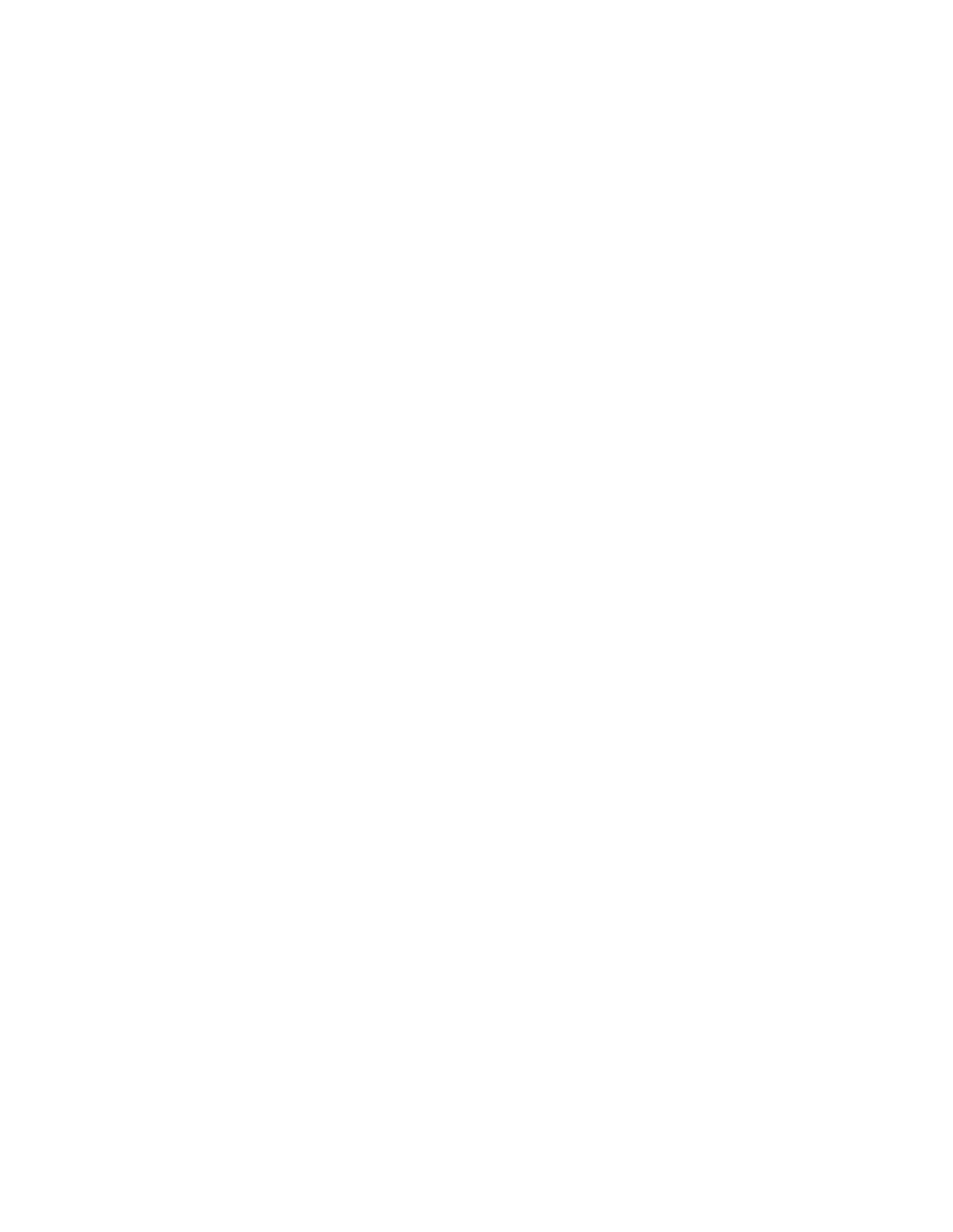**Motor Specification**

Project: Model: Chk'd: Date:

# **2 Pole Motor Specification — Models DSU, DVSU**

|           |               |         |           |                             |                        | <b>LOCKED</b>                          |              |                   |       |                   | CABLE           |            |               | PERFORMANCE DATA          |                          |                                  |         |
|-----------|---------------|---------|-----------|-----------------------------|------------------------|----------------------------------------|--------------|-------------------|-------|-------------------|-----------------|------------|---------------|---------------------------|--------------------------|----------------------------------|---------|
|           | <b>OUTPUT</b> | PHASE   |           | <b>RATING</b>               |                        | <b>INSULA-</b><br><b>ROTOR</b><br>tion |              | OVERLOAD          |       | No.               |                 |            |               | AT RATING POINT           |                          | RESISTANCE                       |         |
| HP        | kW            |         |           | <b>VOLTAGE CURRENT</b><br>А | <b>SPEED</b><br>R.P.M. | <b>CURRENT</b><br>A                    | <b>CLASS</b> | PROTECTION   TYPE |       | OF<br><b>COND</b> | mm <sup>2</sup> | <b>AWG</b> | LENGTH<br>Ft. | <b>EFFICIENCY</b><br>$\%$ | <b>POWER</b><br>FACTOR % | AT $20^{\circ}$ C<br><b>OHMS</b> | Symbols |
|           |               | THREE   | 208/230   | 8.8/8.4                     | 3470/3490              | 54/61                                  |              |                   |       |                   |                 |            |               | 78.7/78.5                 | 88.1/83.7                | 1.36                             | EB      |
|           | 3<br>2.2      |         | 460       | 4.2                         | 3490                   | 30.5                                   |              |                   |       |                   | 2.0             | #14        |               | 78.5                      | 83.7                     | 4.89                             |         |
| 5         | 3.7           | THREE   | 208/230   | 14.6/13.8                   | 3460/3490              | 93/104                                 |              | BUILT-IN          |       |                   |                 |            |               | 78.8/79.2                 | 89.2/84.9                | 0.79                             | EB      |
|           |               |         | 460       | 6.9                         | 3490                   | 52                                     |              | OVERLOAD          |       |                   |                 |            |               | 79.2                      | 84.9                     | 2.59                             |         |
| $7^{1/2}$ |               | THREE   | 208/230   | 20.4/18.4                   | 3490/3510              | 120/136                                |              | <b>PROTECTION</b> | 2PNCT | 4                 | 3.5             | #11        | 33            | 80/80.6                   | 93.5/93.0                | 0.54                             | EB      |
|           | 5.5           |         | 460       | 9.2                         | 3510                   | 68                                     |              | (AUTO CUT)        |       |                   |                 |            |               | 80.6                      | 93                       | 1.85                             |         |
|           | <b>THREE</b>  | 208/230 | 27.2/24.6 | 3480/3500                   | 160/182                |                                        |              |                   |       | 5.5               | #10             |            | 81.7/82.2     | 93.5/93                   | 0.36                     | EB                               |         |
| 10        | 7.5           |         | 460       | 12.3                        | 3500                   | 91                                     |              |                   |       |                   |                 |            |               | 82.2                      | 93                       | 1.26                             |         |

\* Ref. data Mfr.'s Symbols

# **2 Pole Motor Specification — Models DSHU, DVSHU**

|                |          |              |                |                     |                        | <b>LOCKED</b>                                 |              |                   |             |                   | CABLE           |            |                      |                           | PERFORMANCE DATA                |                                        |         |
|----------------|----------|--------------|----------------|---------------------|------------------------|-----------------------------------------------|--------------|-------------------|-------------|-------------------|-----------------|------------|----------------------|---------------------------|---------------------------------|----------------------------------------|---------|
| <b>OUTPUT</b>  |          | <b>PHASE</b> |                | <b>RATING</b>       |                        | <b>INSULA-</b><br><b>ROTOR</b><br><b>TION</b> |              | OVERLOAD          |             | No.               |                 |            |                      | AT RATING POINT           |                                 | <b>RESISTANCE</b><br>AT $20^{\circ}$ C | $\star$ |
| HP             | kW       |              | <b>VOLTAGE</b> | <b>CURRENT</b><br>A | <b>SPEED</b><br>R.P.M. | <b>CURRENT</b><br>А                           | <b>CLASS</b> | <b>PROTECTION</b> | <b>TYPE</b> | OF<br><b>COND</b> | mm <sup>2</sup> | <b>AWG</b> | <b>LENGTH</b><br>Ft. | <b>EFFICIENCY</b><br>$\%$ | <b>POWER</b><br><b>FACTOR %</b> | <b>OHMS</b>                            | Symbols |
| $\frac{1}{2}$  | 0.4      | <b>THREE</b> | 208/230        | 2.5/2.2             | 3345/3410              | 10.2/11.3                                     |              |                   |             |                   |                 |            |                      | 56.3/57.1                 | 89.6/90.6                       | 10.41                                  | MA      |
|                |          |              | 460            | 1.1                 | 3390                   | 5.3                                           |              |                   |             |                   |                 |            |                      | 57.1                      | 89.7                            | 44.2                                   |         |
|                | 0.75     | <b>THREE</b> | 208/230        | 4.2/3.6             | 3355/3420              | 17.7/20.5                                     | н            |                   |             |                   | 2.0             | #14        |                      | 64.7/65.8                 | 89.4/86.7                       | 5.57                                   | MA      |
|                |          |              | 460            | 1.8                 | 3395                   | 9.0                                           |              | <b>BUILT-IN</b>   |             |                   |                 |            |                      | 67.0                      | 87.9                            | 22.7                                   |         |
| $\overline{2}$ | 1.5      | <b>THREE</b> | 208/230        | 6.2/6.0             | 3410/3450              | 40.0/44.6                                     |              | OVERLOAD          | 2PHCT       | 4                 |                 |            | 33                   | 71.6/67.9                 | 93.7/92.3                       | 2.70                                   | EB      |
|                |          |              | 460            | 3.0                 | 3450                   | 22.3                                          |              | <b>PROTECTION</b> |             |                   |                 |            |                      | 67.9                      | 92.1                            | 12.0                                   |         |
|                |          | <b>THREE</b> | 208/230        | 9.0/8.6             | 3470/3490              | 54.0/61.0                                     | F            | (AUTO CUT)        |             |                   |                 |            |                      | 74.4/73.5                 | 91.0/87.1                       | 1.36                                   | EB      |
|                | 3<br>2.2 |              | 460            | 4.3                 | 3490                   | 30.5                                          |              |                   |             |                   | 5.5             | #10        |                      | 73.5                      | 87.1                            | 4.89                                   |         |
|                | 5<br>3.7 | <b>THREE</b> | 208/230        | 15.0/14.6           | 3505/3520              | 118/132                                       |              |                   |             |                   |                 |            |                      | 76.0/74.3                 | 90.0/85.5                       | 0.563                                  | EB      |
|                |          |              | 460            | 7.3                 | 3520                   | 66.0                                          |              |                   |             |                   |                 |            |                      | 75.0                      | 84.7                            | 2.04                                   |         |

\* Ref. data Mfr.'s Symbols

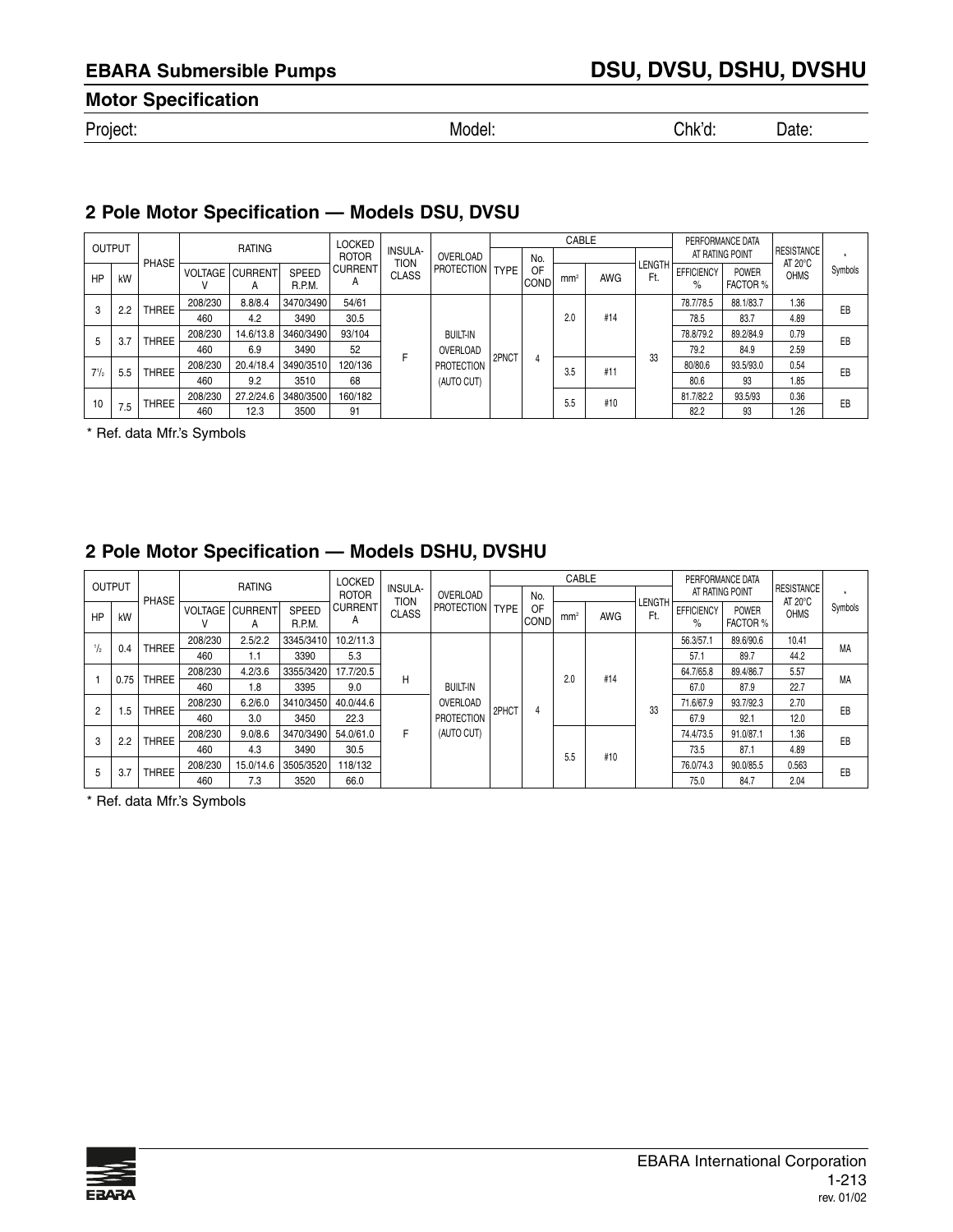# **Motor Power Cable**

Project: Model: Chk'd: Date:

# **2 Pole Motor Specification — Models DSU, DVSU**

|           | OUTPUT    |              | <b>VOLTAGE</b> |       | <b>NUMBER</b> | DETAILS OF CONDUCTOR       |                       | <b>INSULATOR</b>       | <b>SHEATH</b>          | CABLE      | <b>CONDUCTOR</b>                            | MAX                |
|-----------|-----------|--------------|----------------|-------|---------------|----------------------------|-----------------------|------------------------|------------------------|------------|---------------------------------------------|--------------------|
| HP        | <b>KW</b> | PHASE        | ν              | GAUGE | 0F<br>COND    | Q'TY/Dia of WIRE<br>PCS/mm | <b>DIAMETER</b><br>mm | <b>THICKNESS</b><br>mm | <b>THICKNESS</b><br>mm | 0.D.<br>mm | <b>RESISTANCE</b><br>at (20°C) $\Omega$ /km | CABLE LENGTH<br>Ft |
|           |           |              | 208/230        |       |               |                            |                       |                        |                        |            |                                             | 125                |
| 3         | 2.2       | <b>THREE</b> | 460            | 2.0   | 4             | 37/0.26                    | 1.8                   | 0.8                    | 1.9                    | 12.5       | 10.2                                        | 499                |
|           |           |              | 575            |       |               |                            |                       |                        |                        |            |                                             | 950                |
|           |           |              | 208/230        |       |               |                            |                       |                        |                        |            |                                             | 95                 |
| 5         | 3.7       | <b>THREE</b> | 460            | 2.0   | 4             | 37/0.26                    | 1.8                   | 0.8                    | 1.9                    | 12.5       | 10.2                                        | 380                |
|           |           |              | 575            |       |               |                            |                       |                        |                        |            |                                             | 810                |
|           |           |              | 208/230        |       |               |                            |                       |                        |                        |            |                                             | 118                |
| $7^{1/2}$ | 5.5       | <b>THREE</b> | 460            | 3.5   | 4             | 45/0.32                    | 2.5                   | 0.8                    | 2.0                    | 14.5       | 5.54                                        | 472                |
|           |           |              | 575            |       |               |                            |                       |                        |                        |            |                                             | 810                |
|           |           |              | 208/230        |       |               |                            |                       |                        |                        |            |                                             | 121                |
| 10        | 7.5       | <b>THREE</b> | 460            | 5.5   | 4             | 70/0.32                    | 3.1                   | 1.0                    | 2.1                    | 17.0       | 3.56                                        | 485                |
|           |           |              | 575            |       |               |                            |                       |                        |                        |            |                                             | 810                |

# **2 Pole Motor Specification — Models DSHU, DVSHU**

|          | <b>OUTPUT</b> |              | <b>VOLTAGE</b> |              | <b>NUMBER</b> | DETAILS OF CONDUCTOR       |                       | <b>INSULATOR</b>       | <b>SHEATH</b>          | CABLE      | <b>CONDUCTOR</b>                            | <b>MAX</b>                |
|----------|---------------|--------------|----------------|--------------|---------------|----------------------------|-----------------------|------------------------|------------------------|------------|---------------------------------------------|---------------------------|
| HP       | KW            | PHASE        | V              | <b>GAUGE</b> | OF<br>COND    | Q'TY/Dia of WIRE<br>PCS/mm | <b>DIAMETER</b><br>mm | <b>THICKNESS</b><br>mm | <b>THICKNESS</b><br>mm | 0.D.<br>mm | <b>RESISTANCE</b><br>at (20°C) $\Omega$ /km | <b>CABLE LENGTH</b><br>Ft |
|          |               |              | 208/230        |              |               |                            |                       |                        |                        |            |                                             | 460                       |
| $^{1/2}$ | 0.4           | <b>THREE</b> | 460            | 2.0          | 4             | 37/0.26                    | 1.8                   | 0.8                    | 1.9                    | 12.3       | 10.2                                        | 1840                      |
|          |               |              | 575            |              |               |                            |                       |                        |                        |            |                                             | 2850                      |
|          |               |              | 208/230        |              |               |                            |                       |                        |                        |            |                                             | 260                       |
|          | 0.75          | <b>THREE</b> | 460            | 2.0          | 4             | 37/0.26                    | 1.8                   | 0.8                    | 1.9                    | 12.3       | 10.2                                        | 1050                      |
|          |               |              | 575            |              |               |                            |                       |                        |                        |            |                                             | 1640                      |
|          |               |              | 208/230        |              |               |                            |                       |                        |                        |            |                                             | 130                       |
| 2        | 1.5           | <b>THREE</b> | 460            | 2.0          | 4             | 37/0.26                    | 1.8                   | 0.8                    | 1.9                    | 13.5       | 10.2                                        | 525                       |
|          |               |              | 575            |              |               |                            |                       |                        |                        |            |                                             | 820                       |
|          |               |              | 208/230        |              |               |                            |                       |                        |                        |            |                                             | 310                       |
| 3        | 2.2           | <b>THREE</b> | 460            | 5.5          | 4             | 70/0.32                    | 3.1                   | 1.0                    | 2.2                    | 18.2       | 3.56                                        | 1240                      |
|          |               |              | 575            |              |               |                            |                       |                        |                        |            |                                             | 1944                      |
|          |               |              | 208/230        |              |               |                            |                       |                        |                        |            |                                             | 145                       |
| 5        | 3.7           | <b>THREE</b> | 460            | 5.5          | 4             | 70/0.32                    | 3.1                   | 1.0                    | 2.2                    | 18.2       | 3.56                                        | 580                       |
|          |               |              | 575            |              |               |                            |                       |                        |                        |            |                                             | 901                       |

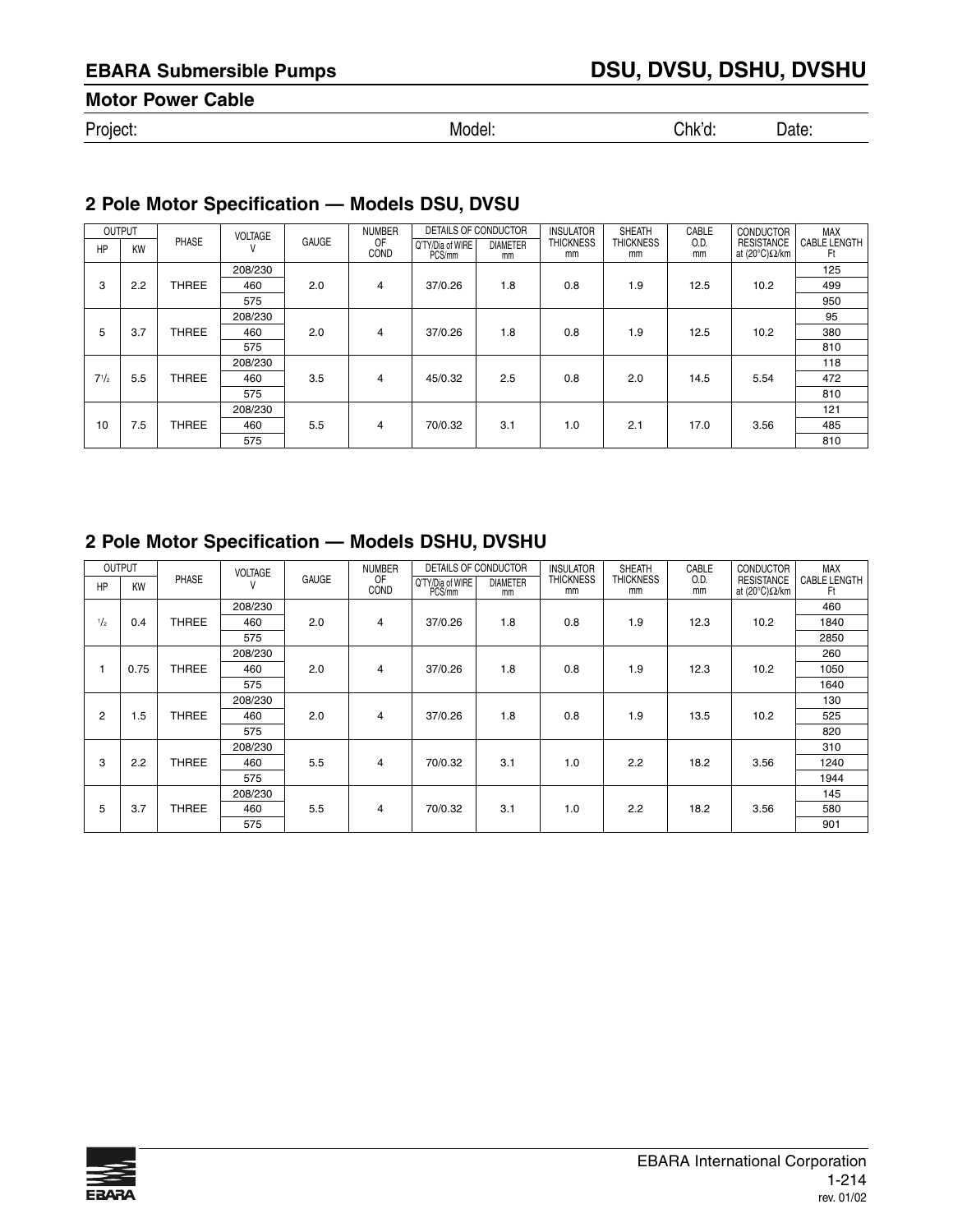#### **Motor Wiring Diagram**

| Project:           | Model: | Chk'd: | Date: |
|--------------------|--------|--------|-------|
| <b>Three Phase</b> |        |        |       |

**• Model DSU, DVSU**



# **Three Phase – Hot Water Type**

**• Model DSHU, DVSHU**



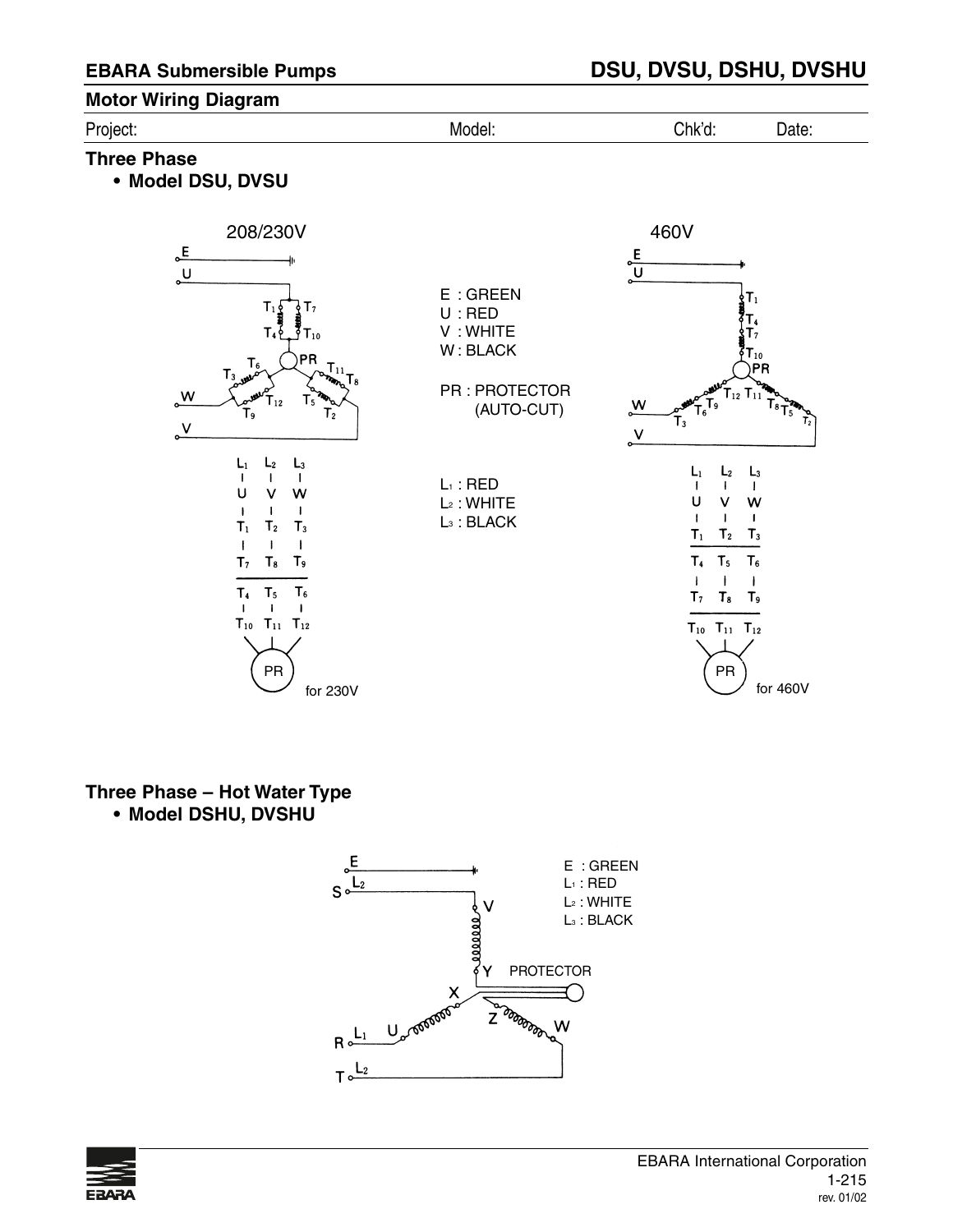### **Electrical Data**

Project: Model: Chk'd: Date:

# **Model DSHU, DVSHU 1 /2 to 5HP, 60Hz, 208/230V**

|                             | <b>Motor Model</b>      |             |            | HM-KG66        | HM-KG66                  | <b>ZDSNH</b>      | <b>ZDSNH</b>      | <b>ZDSNH</b>   |
|-----------------------------|-------------------------|-------------|------------|----------------|--------------------------|-------------------|-------------------|----------------|
|                             | Output                  |             | <b>HP</b>  | 1/2            | $\mathbf{1}$             | $\overline{2}$    | 3                 | 5              |
|                             |                         |             | kW         | 0.4            | 0.75                     | 1.5               | 2.2               | 3.7            |
| Name-                       | Phase                   |             |            | 3              | 3                        | 3                 | 3                 | 3              |
| Plate                       | Poles                   |             |            | $\overline{2}$ | $\overline{2}$           | $\overline{2}$    | $\overline{2}$    | $\overline{2}$ |
| Rating                      | Volts                   |             |            | 208/230        | 208/230                  | 208/230           | 208/230           |                |
|                             | Amperes                 |             |            | 2.5/2.2        | 4.2/3.6                  | 6.2/6.0           | 9.0/8.6           | 15.0/14.6      |
|                             | Speed                   |             |            | 3345/3410      | 3355/3420                | 3430/3470         | 3470/3490         | 3505/3520      |
|                             | <b>Insulation Class</b> |             |            | н              | H                        | F                 | F                 | F              |
| Capacitor µF                |                         | Start       |            | —              | $\overline{\phantom{0}}$ | —                 | $\qquad \qquad -$ | —              |
|                             |                         | Run         |            |                | $\overline{\phantom{0}}$ |                   | $\equiv$          |                |
| No Load                     |                         | Amperes     |            | 0.85/1.03      | 1.3/1.6                  | 2.2/2.5           | 2.9/3.9           | 5.5/7.0        |
| Test                        | Watts                   |             | 117/130    | 151/168        | 420/490                  | 530/610           | 830/710           |                |
| Resistance at               |                         |             |            | 10.41          | 5.57                     | 2.70              | 1.36              | 0.563          |
| $20^{\circ}$ C              | <b>OHMS</b>             |             |            |                |                          |                   |                   |                |
|                             | Current                 |             | Amp.       | 2.5/2.2        | 4.2/3.6                  | 6.2/6.0           | 9.0/8.6           | 15.0/14.6      |
| 100%                        | Efficiency              |             | $\%$       | 56.3/57.1      | 64.7/65.8                | 71.6/67.9         | 74.4/73.5         | 76.0/74.3      |
| Load                        | Power Factor            |             | $\%$       | 89.6/90.6      | 89.4/86.7                | 93.7/92.3         | 91.0/87.1         | 90.0/85.5      |
|                             | Speed                   |             | <b>RPM</b> | 3345/3410      | 3355/3420                | 3430/3469         | 3461/3488         | 3503/3521      |
| <b>Locked Rotor Torque</b>  |                         |             | $\%$       | 268/342        | 252/329                  | 277/342           | 142/174           | 256/319        |
| <b>Locked Rotor Current</b> |                         |             | Amp.       | 10.2/11.3      | 17.7/20.5                | 40.0/44.6         | 54.0/61.0         | 118/132        |
| Vibration                   |                         |             | Micron     | 20             | 20                       | 20                | 20                | 20             |
| Noise                       |                         | Phon (50cm) |            | 60             | 60                       | 60                | 60                | 60             |
| Number Starts Per Hour      |                         |             |            | 20             | 20                       | 20                | 20                | 20             |
| Design Standard             |                         |             |            |                |                          | NEMA (EQUIVALENT) |                   |                |
| Voltage Tolerance           |                         |             | $\%$       |                |                          | ±10               |                   |                |
| Frequency Tolerance         |                         |             | $\%$       |                |                          | ±5                |                   |                |
| (Ref. data Mfr.'s Symbols)  |                         |             |            | MA             | <b>MA</b>                | EB                | EB                | EB             |

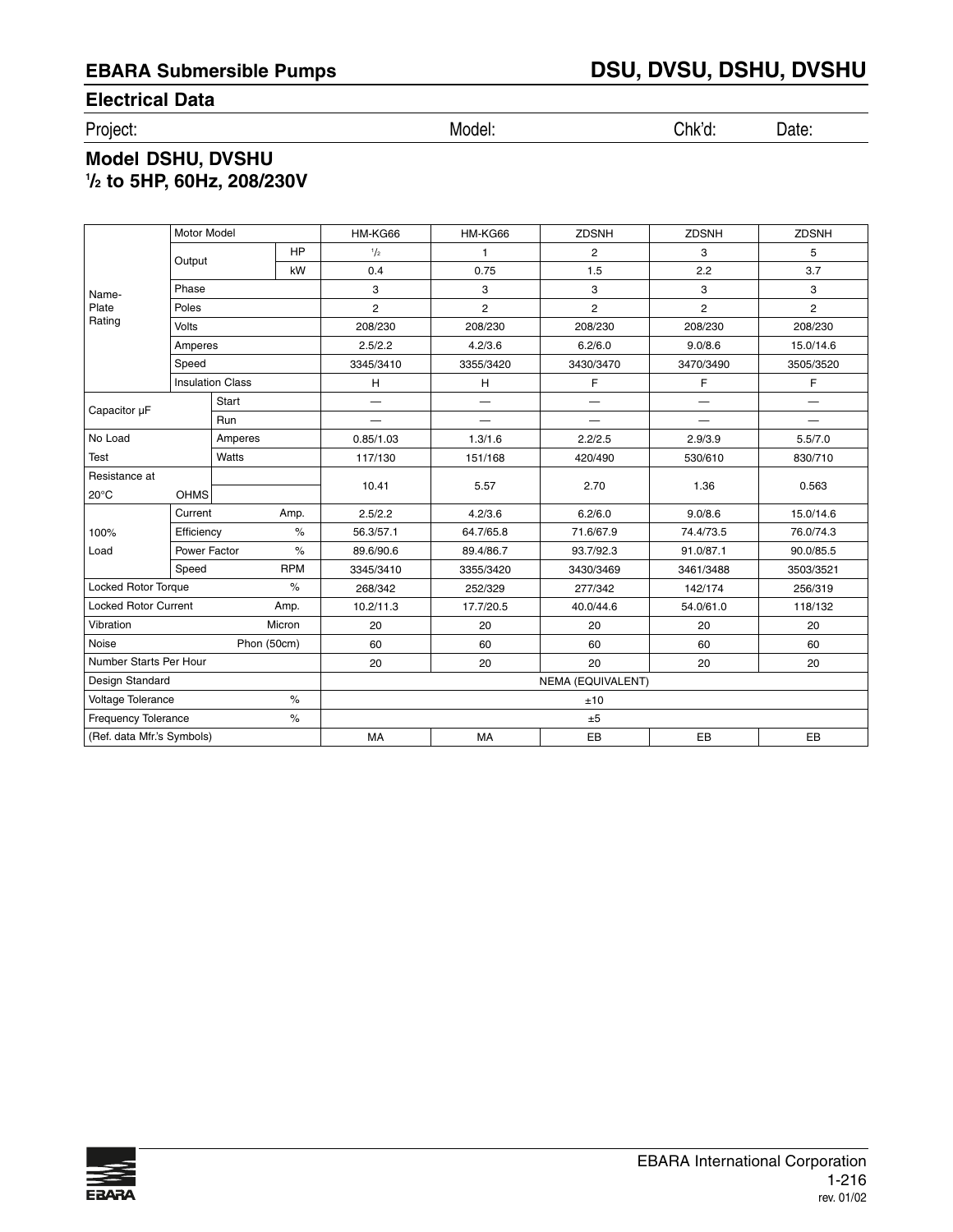### **Electrical Data**

Project: Model: Chk'd: Date:

# **Model DSHU, DVSHU 1 /2 to 5HP, 60Hz, 460V**

|                             | Motor Model             |              |             | HM-KG66                  | HM-KG66                  | <b>ZDSNH</b>             | <b>ZDSNH</b>             | <b>ZDSNH</b>   |
|-----------------------------|-------------------------|--------------|-------------|--------------------------|--------------------------|--------------------------|--------------------------|----------------|
|                             | Output                  |              | HP          | 1/2                      | $\mathbf{1}$             | $\overline{2}$           | 3                        | 5              |
|                             |                         |              | kW          | 0.4                      | 0.75                     | 1.5                      | 2.2                      | 3.7            |
| Name-                       | Phase                   |              |             | 3                        | 3                        | 3                        | 3                        | 3              |
| Plate                       | Poles                   |              |             | $\overline{c}$           | $\mathbf{2}$             | $\overline{c}$           | $\overline{2}$           | $\overline{2}$ |
| Rating                      | <b>Volts</b>            |              |             | 460                      | 460                      | 460                      | 460                      | 460            |
|                             | Amperes                 |              |             | 1.1                      | 1.8                      | 3.0                      | 4.3                      | 7.3            |
|                             | Speed                   |              |             | 3390                     | 3395                     | 3450                     | 3490                     | 3520           |
|                             | <b>Insulation Class</b> |              |             | H                        | H                        | F.                       | F                        | $\mathsf F$    |
| Capacitor µF                |                         | <b>Start</b> |             | $\overline{\phantom{0}}$ | $\overline{\phantom{0}}$ | $\overline{\phantom{m}}$ | $\qquad \qquad$          | —              |
|                             |                         | Run          |             |                          | $\equiv$                 | —                        | $\overline{\phantom{0}}$ |                |
| No Load                     |                         | Amperes      |             | 0.40                     | 0.61                     | 1.3                      | 1.9                      | 3.6            |
| Test                        | Watts                   |              | 74.0        | 54.0                     | 490                      | 590                      | 970                      |                |
| Resistance at               |                         |              |             | 44.2                     | 22.7                     | 12.0                     | 4.89                     | 2.04           |
| $20^{\circ}$ C              | <b>OHMS</b>             |              |             |                          |                          |                          |                          |                |
|                             | Current                 |              | Amp.        | 1.1                      | 1.8                      | 3.0                      | 4.3                      | 7.3            |
| 100%                        | Efficiency              |              | $\%$        | 57.1                     | 67.0                     | 67.9                     | 73.5                     | 75.0           |
| Load                        | Power Factor            |              | $\%$        | 89.7                     | 87.9                     | 92.1                     | 87.1                     | 84.7           |
|                             | Speed                   |              | <b>RPM</b>  | 3390                     | 3395                     | 3469                     | 3488                     | 3521           |
| <b>Locked Rotor Torque</b>  |                         |              | $\%$        | 288                      | 293                      | 342                      | 174                      | 319            |
| <b>Locked Rotor Current</b> |                         |              | Amp.        | 5.3                      | 9.0                      | 22.3                     | 30.5                     | 66.0           |
| Vibration                   |                         |              | Micron      | 20                       | 20                       | 20                       | 20                       | 20             |
| Noise                       |                         |              | Phon (50cm) | 60                       | 60                       | 60                       | 60                       | 60             |
| Number Starts Per Hour      |                         |              |             | 20                       | 20                       | 20                       | 20                       | 20             |
| Design Standard             |                         |              |             |                          |                          | NEMA (EQUIVALENT)        |                          |                |
| Voltage Tolerance<br>$\%$   |                         |              |             |                          |                          | ±10                      |                          |                |
| Frequency Tolerance         |                         |              | $\%$        |                          |                          | ±5                       |                          |                |
| (Ref. data Mfr.'s Symbols)  |                         |              |             | MA                       | MA                       | EB                       | EB                       | EB             |

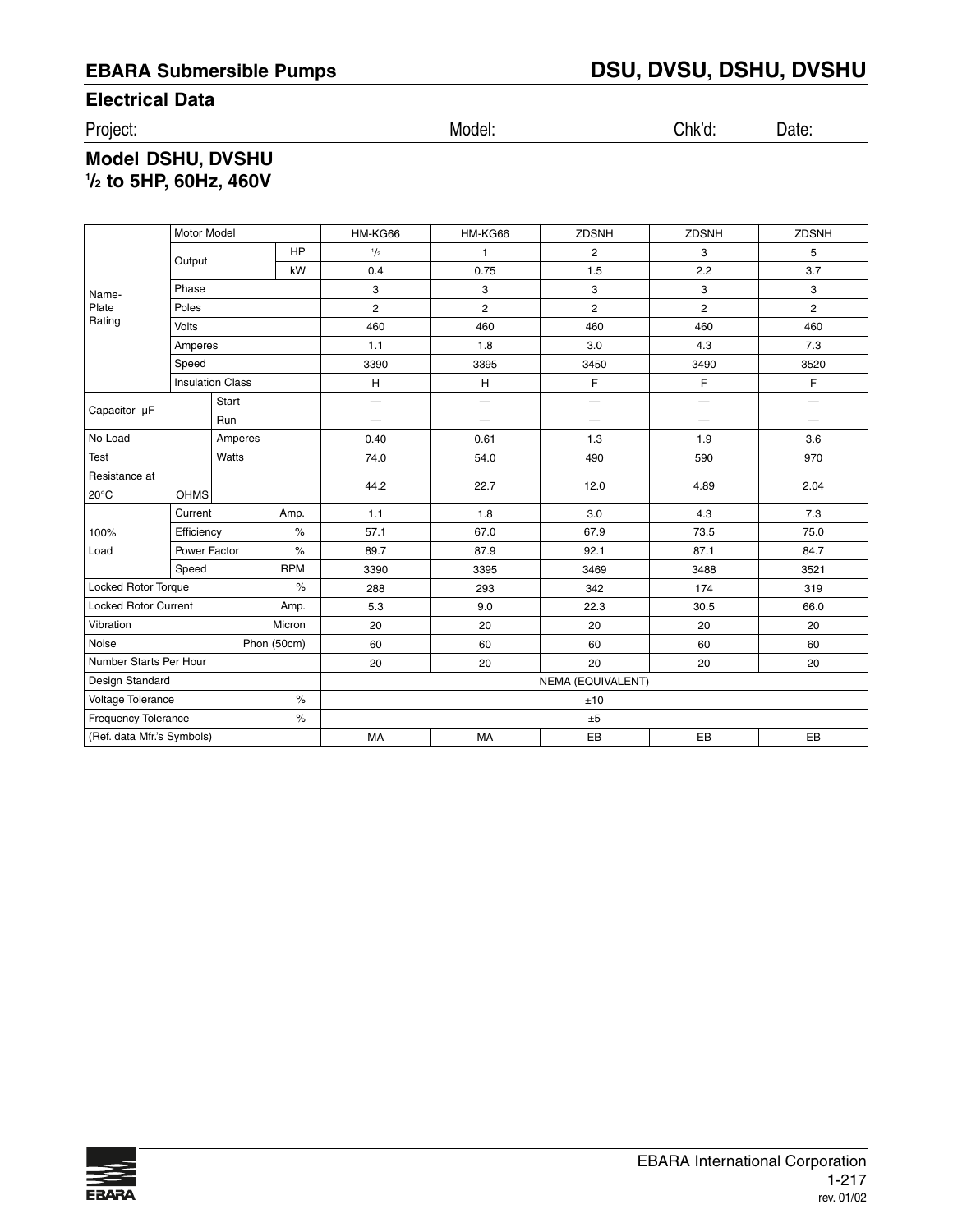# **Electrical Data**

Project: Model: Chk'd: Date:

# **Model DSU, DVSU 3 to 10 HP, 60Hz, 208/230V**

|                             | <b>Motor Model</b>      |         |             | <b>ZDS</b>     | <b>ZDS</b>               | <b>ZDS</b>     | <b>ZDS</b>               |  |
|-----------------------------|-------------------------|---------|-------------|----------------|--------------------------|----------------|--------------------------|--|
|                             | Output                  |         | HP          | 3              | 5                        | $7^{1/2}$      | 10                       |  |
|                             |                         |         | kW          | 2.2            | 3.7                      | 5.5            | 7.5                      |  |
| Name-                       | Phase                   |         |             | 3              | 3                        | 3              | 3                        |  |
| Plate                       | Poles                   |         |             | $\overline{2}$ | $\overline{2}$           | $\overline{2}$ | $\overline{2}$           |  |
| Rating                      | Volts                   |         |             | 208/230        | 208/230                  | 208/230        | 208/230                  |  |
|                             | Amperes                 |         |             | 8.8/8.4        | 14.6/13.8                | 20.4/18.4      | 27.2/24.6                |  |
|                             | Speed                   |         |             | 3470/3490      | 3460/3490                | 3490/3510      | 3480/3500                |  |
|                             | <b>Insulation Class</b> |         |             | F              | F                        | F              | F                        |  |
| Capacitor µF                |                         | Start   |             | —              | $\overline{\phantom{0}}$ | —              | $\overline{\phantom{0}}$ |  |
|                             |                         | Run     |             |                |                          |                | $\overline{\phantom{0}}$ |  |
| No Load                     |                         | Amperes |             | 2.8/3.7        | 4.2/5.8                  | 3.5/4.3        | 4.3/5.2                  |  |
| Test                        |                         | Watts   |             | 250/300        | 450/500                  | 350/400        | 400/450                  |  |
| Resistance at               |                         |         | 1.36        | 0.79           | 0.54                     | 0.36           |                          |  |
| $20^{\circ}$ C              | <b>OHMS</b>             |         |             |                |                          |                |                          |  |
|                             | Current                 |         | Amp.        | 8.80/8.40      | 14.6/13.8                | 20.4/18.4      | 27.2/24.6                |  |
| 100%                        | Efficiency              |         | $\%$        | 78.7/78.5      | 78.8/79.2                | 80.0/80.6      | 81.7/82.2                |  |
| Load                        | Power Factor            |         | $\%$        | 88.1/83.7      | 89.2/84.9                | 93.5/93.0      | 93.5/93.0                |  |
|                             | Speed                   |         | <b>RPM</b>  | 3471/3497      | 3461/3493                | 3490/3514      | 3482/3508                |  |
| <b>Locked Rotor Torque</b>  |                         |         | $\%$        | 143/175        | 181/223                  | 132/158        | 124/148                  |  |
| <b>Locked Rotor Current</b> |                         |         | Amp.        | 54/61          | 93/104                   | 120/136        | 160/182                  |  |
| Vibration                   |                         |         | Micron      | 15             | 15                       | 15             | 15                       |  |
| Noise                       |                         |         | Phon (50cm) | 65             | 65                       | 65             | 65                       |  |
| Number Starts Per Hour      |                         |         | 20          | 20             | 20                       | 20             |                          |  |
| Design Standard             |                         |         |             |                | NEMA (EQUIVALENT)        |                |                          |  |
| Voltage Tolerance           |                         |         | $\%$        |                |                          | ±10            |                          |  |
| <b>Frequency Tolerance</b>  |                         |         | $\%$        |                |                          | ± 5            |                          |  |
| (Ref. data Mfr.'s Symbols)  |                         |         |             | EB             | EB                       | EB             | EB                       |  |